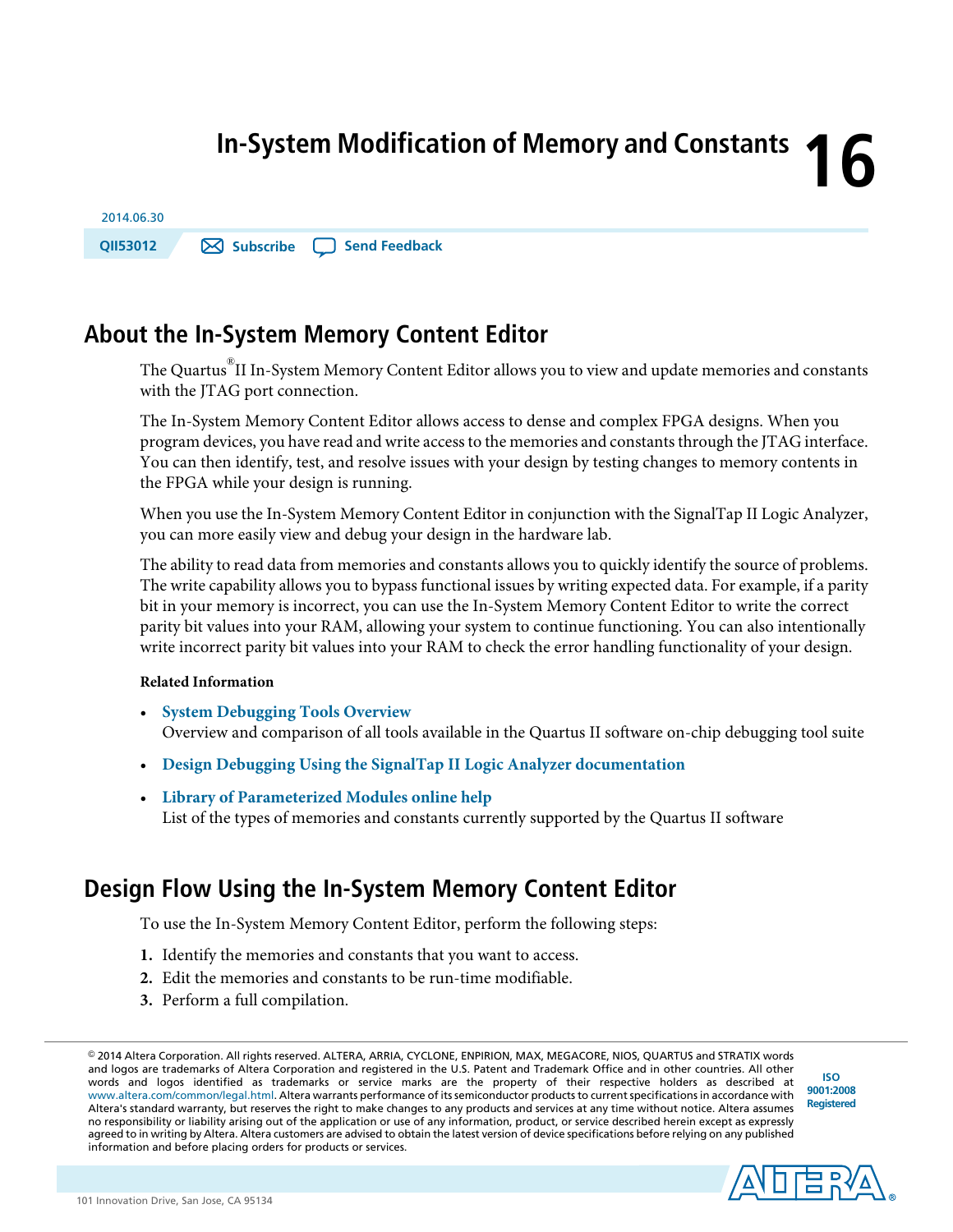- **4.** Program your device.
- **5.** Launch the In-System Memory Content Editor.

## **Creating In-System Modifiable Memories and Constants**

When you specify that a memory or constant is run-time modifiable, the Quartus II software changes the default implementation. A single-port RAM is converted to a dual-port RAM, and a constant is implemented in registers instead of look-up tables (LUTs). These changes enable run-time modification without changing the functionality of your design.

If you instantiate a memory or constant IP core directly with ports and parameters in VHDL or Verilog HDL, add or modify the lpm\_hint parameter as follows:

In VHDL code, add the following:

lpm\_hint => "ENABLE\_RUNTIME\_MOD = YES, INSTANCE\_NAME = <instantiation name>";

In Verilog HDL code, add the following:

```
defparam <megafunction instance name>.lpm_hint =
    "ENABLE_RUNTIME_MOD = YES,
    INSTANCE_NAME = <instantiation name>";
```
#### **Related Information**

**Setting up the [In-System](http://quartushelp.altera.com/current/master.htm#mergedProjects/program/red/red_pro_open_editor.htm) Memory Content Editor online help**

# **Running the In-System Memory Content Editor**

The In-System Memory Content Editor has three separate panes: the **Instance Manager**, the **JTAG Chain Configuration**, and the **Hex Editor**.

The **Instance Manager** pane displays all available run-time modifiable memories and constants in your FPGA device. The **JTAG Chain Configuration** pane allows you to program your FPGA and select the Altera<sup>®</sup> device in the chain to update.

Using the In-System Memory Content Editor does not require that you open a project. The In-System Memory Content Editor retrieves all instances of run-time configurable memories and constants by scanning the JTAG chain and sending a query to the specific device selected in the **JTAG Chain Configuration** pane.

If you have more than one device with in-system configurable memories or constants in a JTAG chain, you can launch multiple In-System Memory Content Editors within the Quartus II software to access the memories and constants in each of the devices. Each In-System Memory Content Editor can access the in-system memories and constants in a single device.

#### **Instance Manager**

When you scan the JTAG chain to update the **Instance Manager** pane, you can view a list of all run-time modifiable memories and constants in the design. The **Instance Manager** pane displays the Index, Instance, Status, Width, Depth, Type, and Mode of each element in the list.

You can read and write to in-system memory with the **Instance Manager** pane.

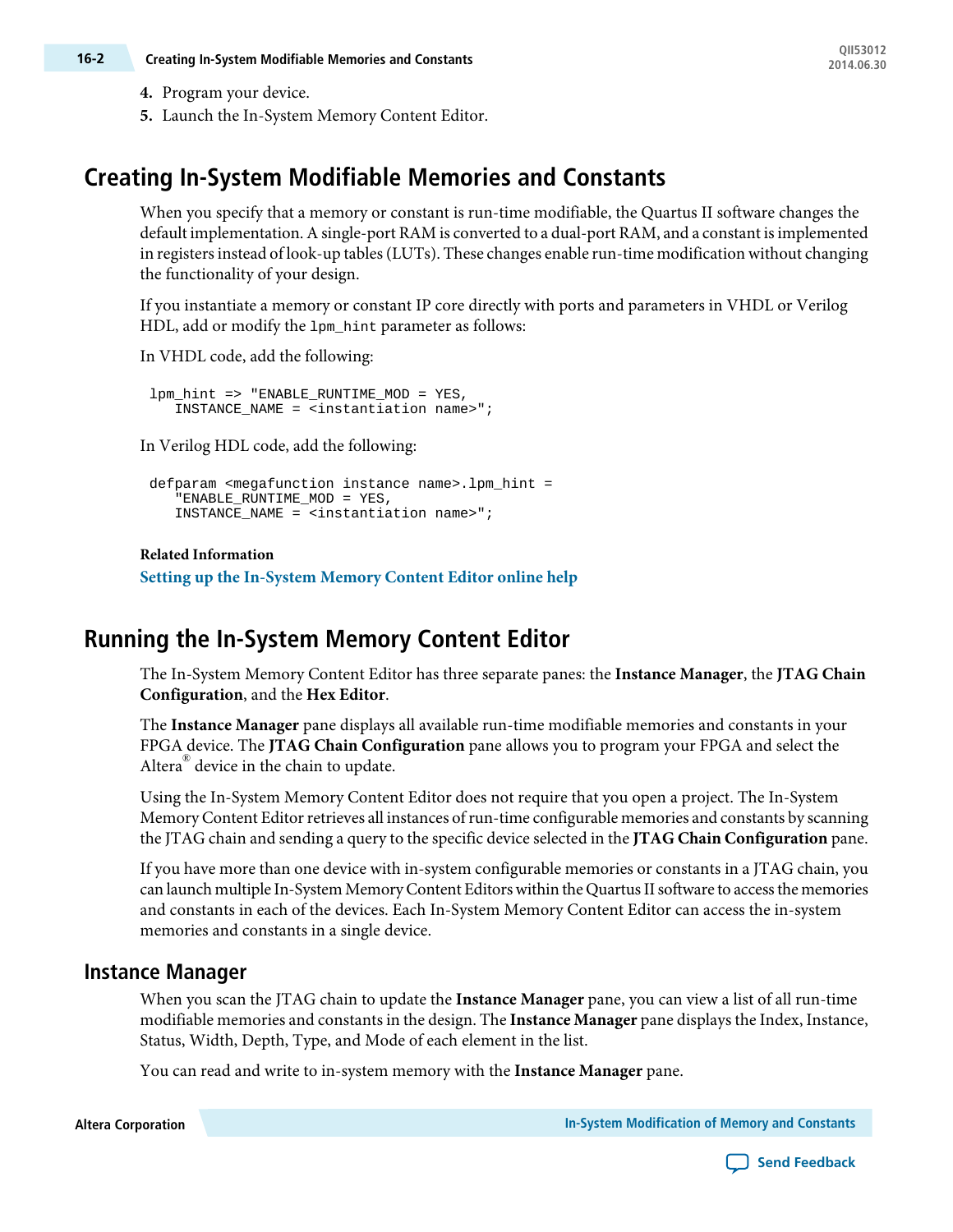In addition to the buttons available in the **Instance Manager** pane, you can read and write data by **Note:** selecting commands from the Processing menu, or the right-click menu in the **Instance Manager** pane or **Hex Editor** pane.

The status of each instance is also displayed beside each entry in the **Instance Manager** pane. The status indicates if the instance is **Not running**, **Offloading data**, or **Updating data**. The health monitor provides information about the status of the editor.

The Quartus II software assigns a different index number to each in-system memory and constant to distinguish between multiple instances of the same memory or constant function. View the **In-System Memory Content Editor Settings** section of the Compilation Report to match an index number with the corresponding instance ID.

**Related Information**

**Instance [Manager](http://quartushelp.altera.com/current/master.htm#mergedProjects/program/red/red_com_instance_manager.htm) Pane online help**

## **Editing Data Displayed in the Hex Editor Pane**

You can edit data read from your in-system memories and constants displayed in the **Hex Editor** pane by typing values directly into the editor or by importing memory files.

# **Related Information**

**Working with [In-System](http://quartushelp.altera.com/current/master.htm#mergedProjects/program/red/red_pro_import_export.htm) Memory Content Editor Data online help**

## **Importing and Exporting Memory Files**

The In-System Memory Content Editor allows you to import and export data values for memories that have the In-System Updating feature enabled. Importing from a data file enables you to quickly load an entire memory image. Exporting to a data file enables you to save the contents of the memory for future use.

## **Scripting Support**

The In-System Memory Content Editor supports reading and writing of memory contents via a Tcl script or Tcl commands entered at a command prompt. For detailed information aboutscripting command options, refer to the Quartus II command-line and Tcl API Help browser.

To run the Help browser, type the following command at the command prompt:

quartus\_sh --qhelp

The commonly used commands for the In-System Memory Content Editor are as follows:

• Reading from memory:

```
read_content_from_memory
[-content_in_hex]
-instance_index <instance index>
-start_address <starting address>
-word_count <word count>
```
• Writing to memory:

write\_content\_to\_memory

• Saving memory contents to a file:

save\_content\_from\_memory\_to\_file

**In-System Modification of Memory and Constants Altera Corporation**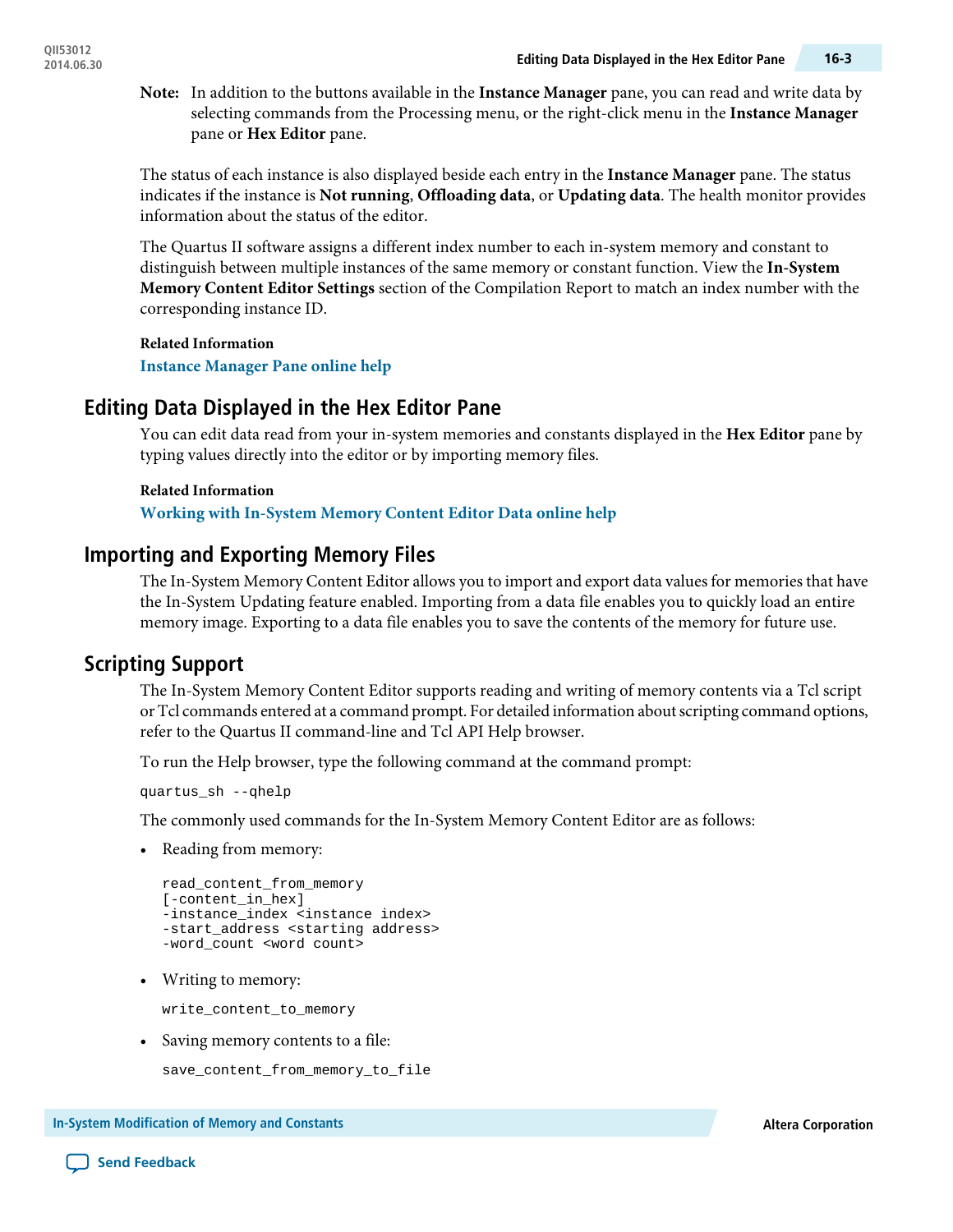• Updating memory contents from a file:

update\_content\_to\_memory\_from\_file

#### **Related Information**

- **Tcl Scripting [documentation](http://www.altera.com/literature/hb/qts/qts_qii52003.pdf)**
- **[Command-Line](http://www.altera.com/literature/hb/qts/qts_qii52002.pdf) Scripting documentation**
- **API [Functions](http://quartushelp.altera.com/current/master.htm#mergedProjects/tafs/tafs/tcl_list_of_packages.htm) for Tcl online help** Descriptions of the command options and scripting examples

## **Programming the Device with the In-System Memory Content Editor**

If you make changesto your design, you can program the device from within the In-System Memory Content Editor.

#### **Related Information**

**Setting up the [In-System](http://quartushelp.altera.com/current/master.htm#mergedProjects/program/red/red_pro_open_editor.htm) Memory Content Editor online help**

## **Example: Using the In-System Memory Content Editor with the SignalTap II Logic Analyzer**

The following scenario describes how you can use the In-System Updating of Memory and Constants feature with the SignalTap II Logic Analyzer to efficiently debug your design. You can use the In-System Memory Content Editor and the SignalTap II Logic Analyzer simultaneously with the JTAG interface.

Scenario: After completing your FPGA design, you find that the characteristics of your FIR filter design are not as expected.

- **1.** To locate the source of the problem, change all your FIR filter coefficients to be in-system modifiable and instantiate the SignalTap II Logic Analyzer.
- **2.** Using the SignalTap II Logic Analyzer to tap and trigger on internal design nodes, you find the FIR filter to be functioning outside of the expected cutoff frequency.
- **3.** Using the **In-System Memory Content Editor**, you check the correctness of the FIR filter coefficients. Upon reading each coefficient, you discover that one of the coefficients is incorrect.
- **4.** Because your coefficients are in-system modifiable, you update the coefficients with the correct data with the **In-System Memory Content Editor**.

In this scenario, you can quickly locate the source of the problem using both the In-System Memory Content Editor and the SignalTap II Logic Analyzer. You can also verify the functionality of your device by changing the coefficient values before modifying the design source files.

You can also modify the coefficients with the In-System Memory Content Editor to vary the characteristics of the FIR filter, for example, filter attenuation, transition bandwidth, cut-off frequency, and windowing function.